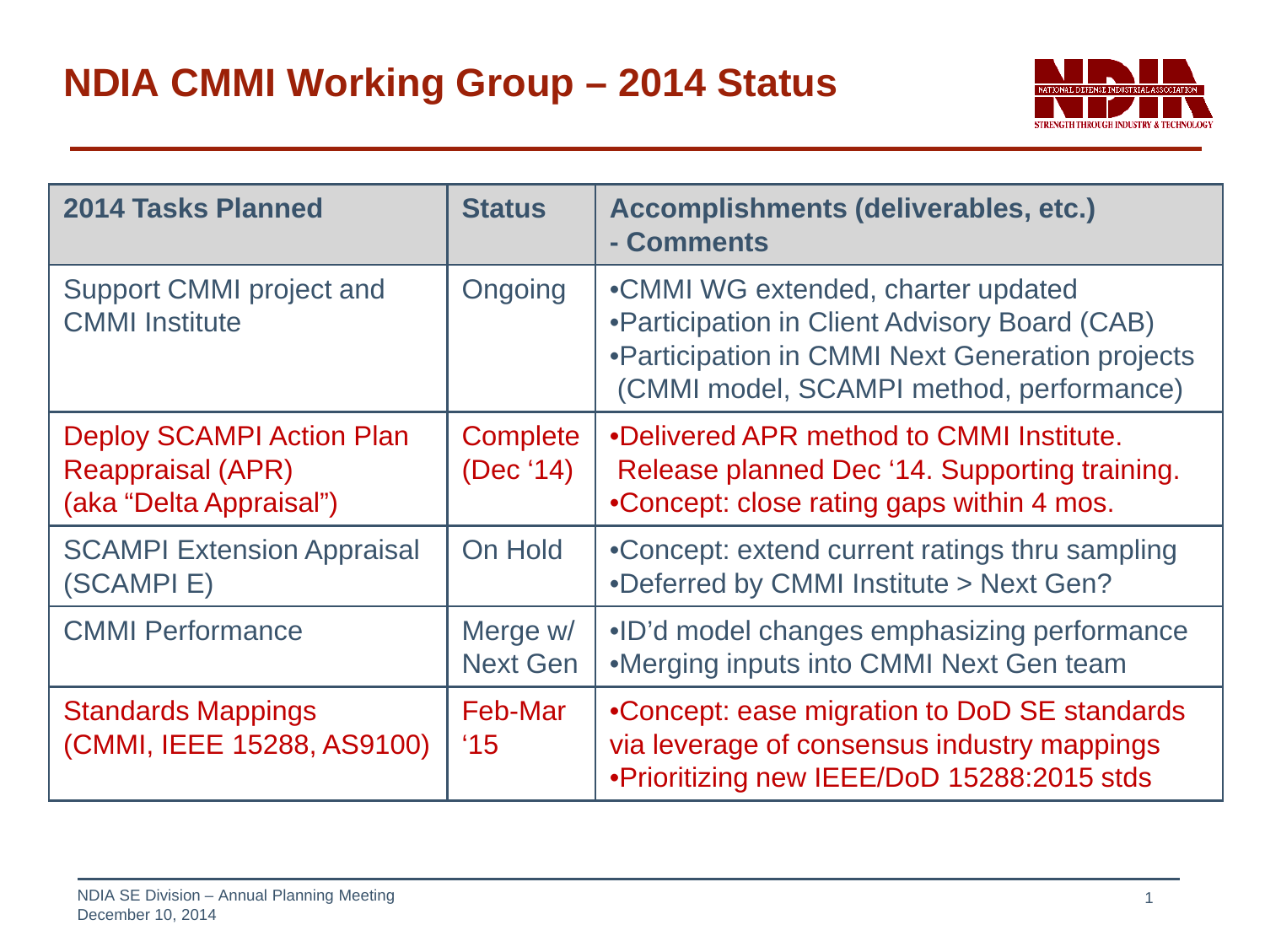## **NDIA CMMI WG - 2015 Task Plan**



| <b>Proposed 2015 Tasks:</b><br>• Publish NDIA consensus mapping for current<br>versions of IEEE 15288.x, AS9100, CMMI with<br>guidance for integration/adoption<br>• Support release, training, deployment, and<br>support of SCAMPI Action Plan Reappraisal<br>• Support CMMI Next Generation project teams<br>(model, appraisal method, performance) | <b>Deliverables/Products</b><br><b>Consensus standards mappings (Excel and ISD)</b><br>Model Wizard DB), extensible for company-<br>specific mapping<br>• SCAMPI method APR updates, training material<br><b>CMMI Next Generation products</b> |
|--------------------------------------------------------------------------------------------------------------------------------------------------------------------------------------------------------------------------------------------------------------------------------------------------------------------------------------------------------|------------------------------------------------------------------------------------------------------------------------------------------------------------------------------------------------------------------------------------------------|
| <b>Schedule / Resources</b><br>• SCAMPI APR: release by CMMI Institute 12/14<br>• Standards mappings: Feb-Mar 2015 (to<br>coincide closely with release of IEEE 15288.x)                                                                                                                                                                               | <b>Issues / Concerns:</b><br>• Ongoing integration and liaison coordination<br>between CMMI WG and NDIA SE Division                                                                                                                            |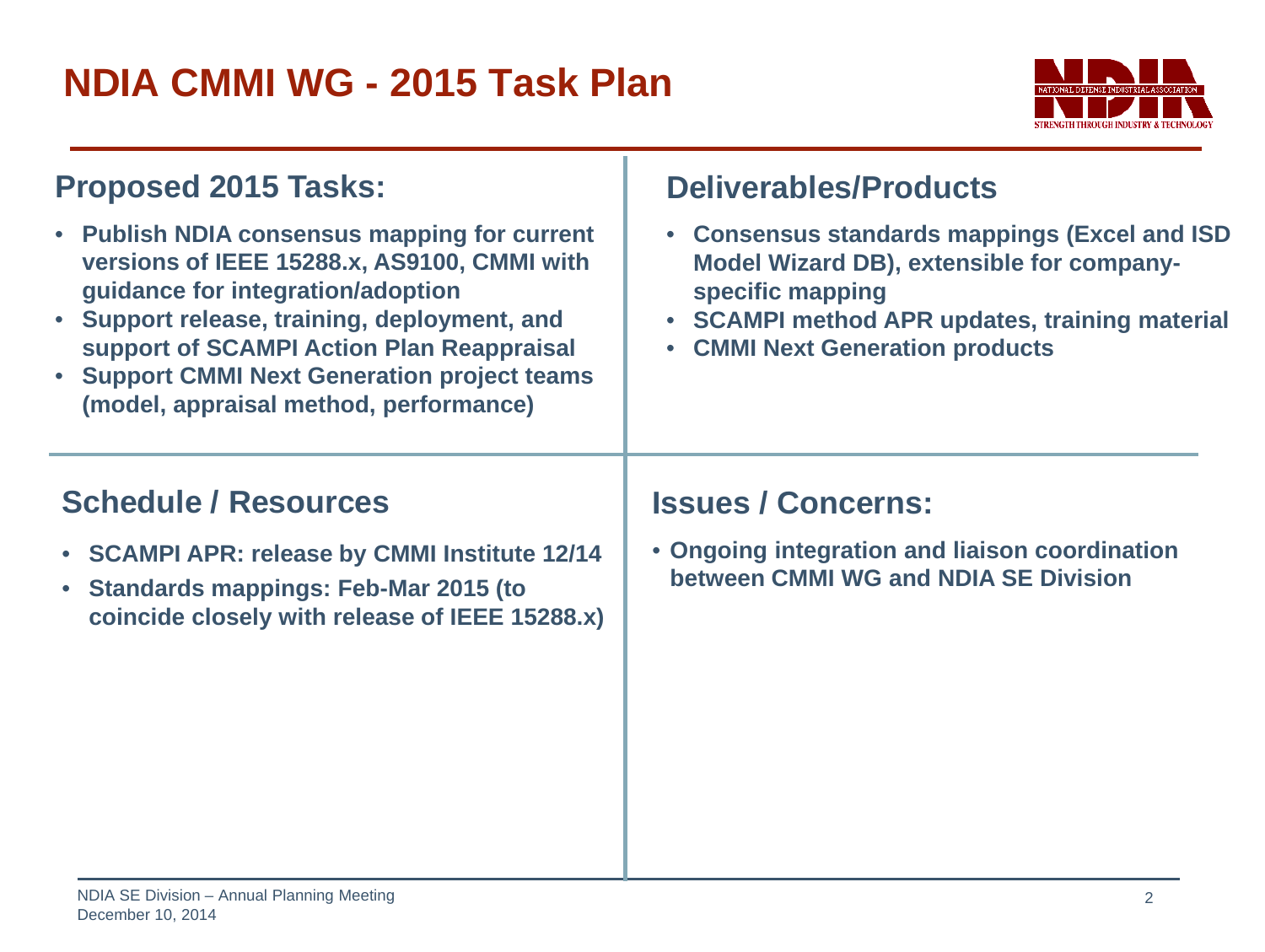## **Conops – Integrated Standards Mapping and Appraisals**